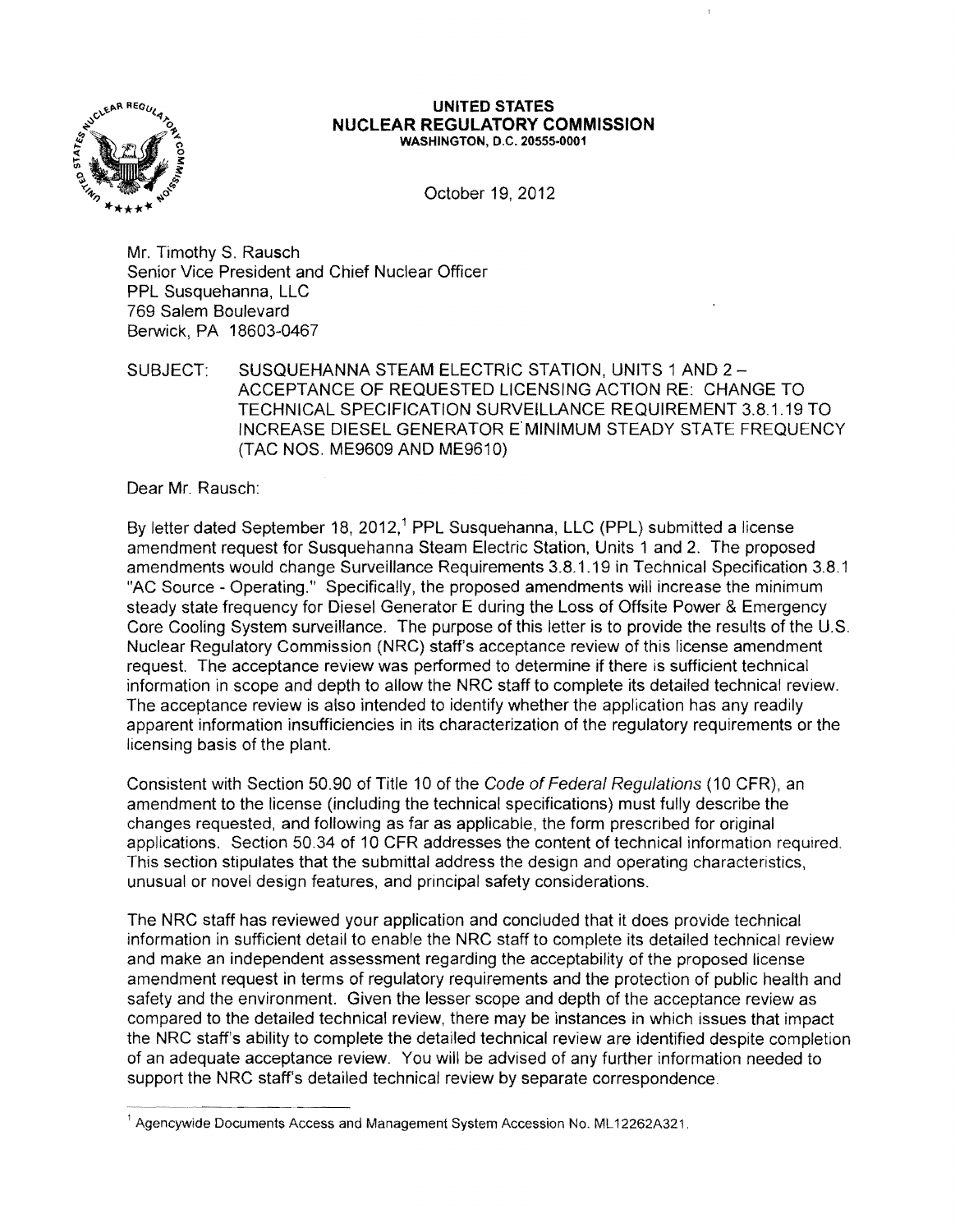T. Rausch and the contract of the 2-

In your September 18, 2012, letter you requested that the NRC review be completed by April 12, 2013. The NRC staff did not find adequate justification for an expedited review, and cannot guarantee that the review will be completed by April 12, 2013. The NRC staff considers any review that is requested to be completed in less than 12 months to be an expedited review. This was conveyed to Mr. John Tripoli, of your staff, on October 3, 2012.

If you have any questions, please contact me, at (301) 415-4090.

Sincerely,

Jeffrey A. Whited, Project Manager Plant Licensing Branch I-2 Division of Operating Reactor Licensing Office of Nuclear Reactor Regulation

Docket Nos. 50-387 and 50-388

cc: Distribution via Listserv